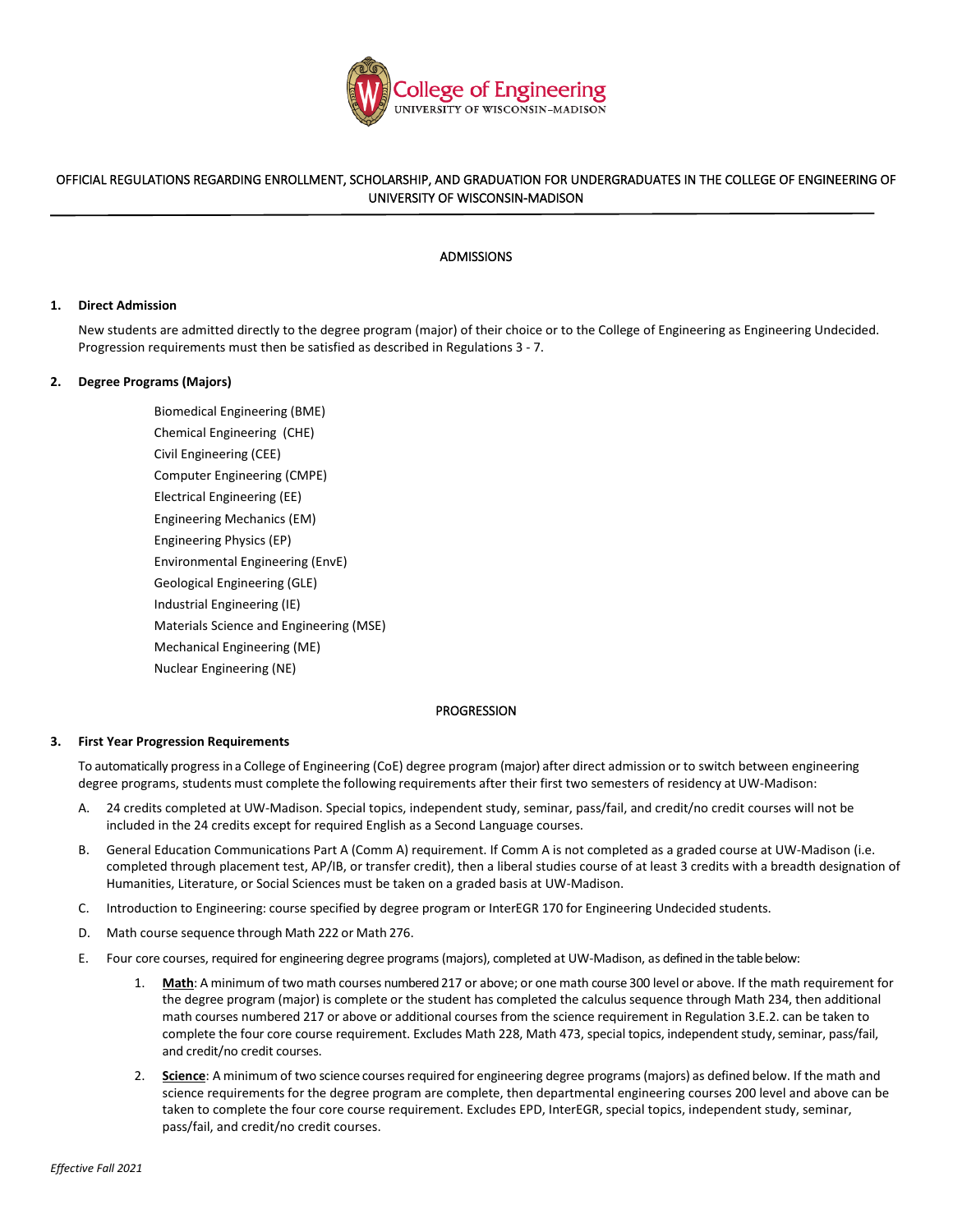| Degree Programs (Majors)          | <b>Science</b>                                                          |
|-----------------------------------|-------------------------------------------------------------------------|
| <b>Chemical Engineering</b>       | (i)<br>one course must be Chemistry 104 or higher                       |
|                                   | (ii) one course must be Physics 201/EMA 201 or higher                   |
|                                   | If above two requirements are completed, select from additional science |
|                                   | courses below.                                                          |
| <b>Biomedical Engineering</b>     | (i) one course must be either Chemistry 104 or higher OR Physics        |
| Civil Engineering                 | 201/EMA 201 or higher                                                   |
| <b>Computer Engineering</b>       |                                                                         |
| Electrical Engineering            | (ii) one other science course, from the following:                      |
| <b>Engineering Mechanics</b>      | • Chemistry, all classes                                                |
| <b>Engineering Physics</b>        | • EMA 201, EMA 202, ME 240                                              |
| <b>Environmental Engineering</b>  | • Physics 201 and above                                                 |
| Geological Engineering            | • Statistics, calculus-based                                            |
| Industrial Engineering            | $\bullet$ EP 271                                                        |
| Materials Science and Engineering | • Computer Sciences 200, 220, and 300 or above, excluding CS 304        |
| <b>Mechanical Engineering</b>     | • excludes special topics, independent study, seminar, pass/fail, and   |
| Nuclear Engineering               | credit/no credit courses                                                |

F. Core and Overall GPA requirements must be satisfied as defined by CoE departments for each engineering degree program (major) [\(http://progression.engr.wisc.edu.](http://progression.engr.wisc.edu/) All graded UW-Madison courses referenced in E.1. and E.2. above and any departmental engineering courseslevel 200 or above will be counted in the Core GPA (excludes EPD, InterEGR, special topics, independent study, and seminar courses). All graded UW-Madison courses are counted in the Overall GPA. For one and only one of these core coursesthat a student has repeated, the more recent of the two grades will be used in the calculation of Core and Overall GPAs. Students may not be on academic probation for GPA reasons for automatic completion of first year progression requirements.

Students who do not meet the first year progression requirements to automatically progress in a degree program (major) can be considered for nonautomatic progression (Regulation 4) or extension (Regulation 5).

## **4. Consideration for Non-Automatic Progression**

Students who do not meet progression GPAs but meet all other progression requirements will be considered for progression in degree program (major). The consideration process includes review of written statement, rigor of completed courses, and grade trends.

### **5. Extension for First Year Progression Requirements**

- A. Students who will not meet progression requirements due to University of Wisconsin placement and/or assessment tests (math and ESL) will be granted a one semester extension up to their fourth semester if they are making satisfactory progress in a degree program (major).
- B. Students who do not meet the requirements in Regulation 3 may apply for a one semester extension but not beyond their fourth semester. Students granted extensions will be considered for non-automatic progression in degree program (major). The consideration process includes review of written statement, rigor of completed courses, and grade trends. Extensions will be evaluated only in cases where it is mathematically possible during the one semester extension to meet progression GPAs for intended program.

### **6. Diversity of Student Body**

When the number of non-automatic considerations and/or applications for admission to a degree program (major) exceed the capacity of that program, progression and admission will be limited to capacity. In order to implement the University's goals of achieving a heterogeneous and diverse student body, selection of students under consideration or admission to a program operating at capacity will be based on demographic background, written statement, rigor of completed courses, and grade trends.

### **7. Progression Requirement Completion and Extension Application**

Students are required to submit to the Dean's office an application for progression for a degree program (major) or an application for an extension by the deadline. Deadlines will be posted on the College of Engineering website a[t http://progression.engr.wisc.edu](http://progression.engr.wisc.edu/) and emailed to students in the College of Engineering.

## REGISTRATION

## **8. Definitions**

- A. Full-time student**:** One carrying a minimum credit load of 12 credits. All students are expected to be full-time unless they have the permission of the Dean to be part-time. A student carrying less than the minimum credit load without the Dean's permission will be placed on part-time warning at the end of the semester.
- B. Part-time student: One who has the Dean's permission to carry less than the minimum credit load (Regulation 9.F.).
- C. Semester: A term of 15 weeks minimum duration.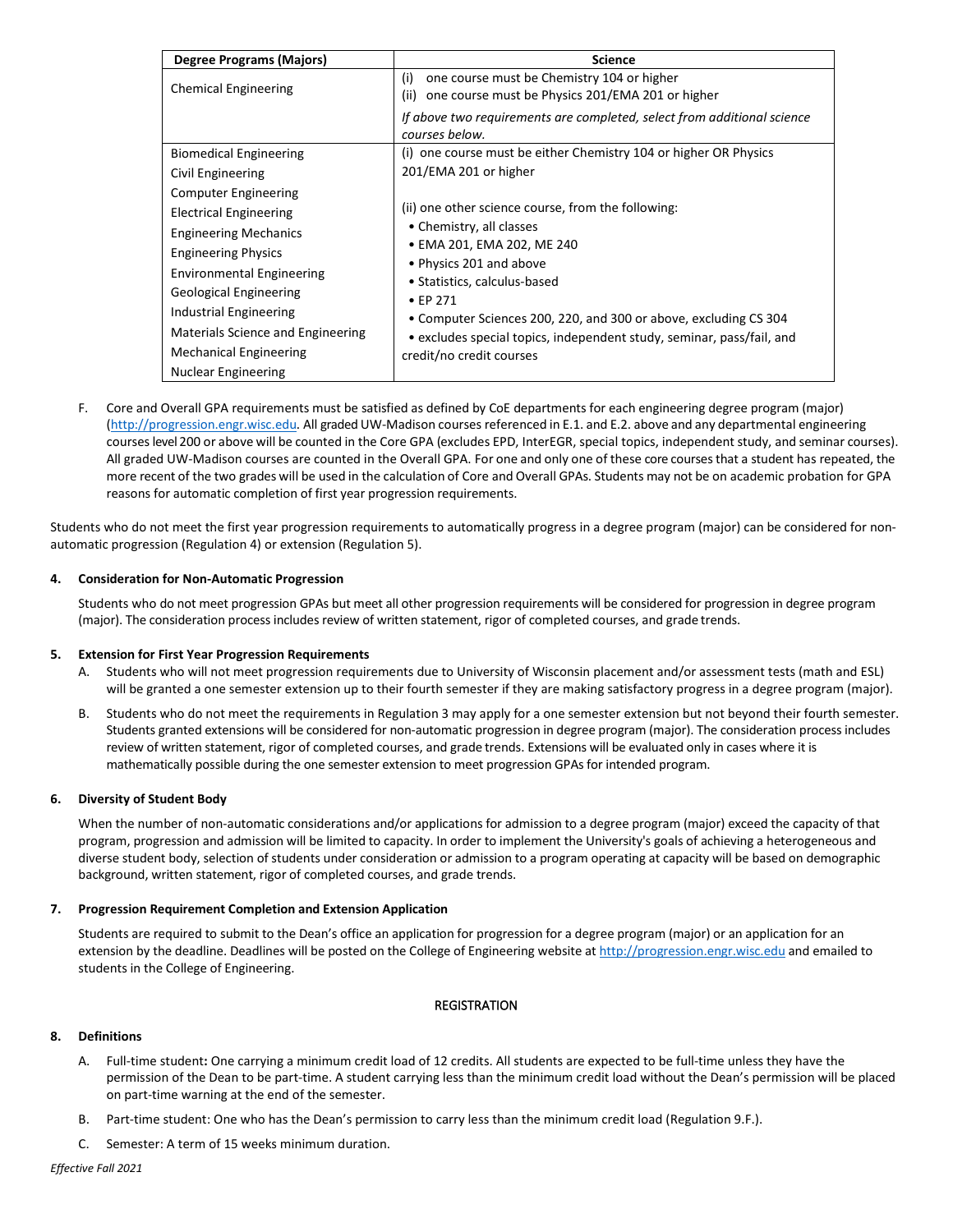- D. Session: A term of less than 15 weeks duration (e.g., Summer Session or Intersession).
- E. Modular Course: A course that is offered during a semester, but which lasts fewer than 15 weeks.

### **9. Credit Load Constraints**

- A. Maximum credit load: 20 enrolled credits per semester.
- B. Minimum credit load: 12 enrolled credits per semester or enrolled for one cooperative education program credit as an engineering co-op student during a co-op work period.
- C. For sessions there is no minimum credit load; the maximum credit load equals the number of weeks in the session.
- D. A student not on academic probation may freely choose to carry any number of credits between a minimum credit load and a maximum credit load.
- E. A student may carry more than a maximum credit load only with the recommendation of an advisor and with written approval of the Dean.
- F. Part-time student: A student who wishes to carry less than a minimum credit load in a specific semester for definitive reasons, e.g., a verifiable disability, or a necessity of employment or other outside obligations exceeding 15 hours per week, must request permission from the Dean to become a part-time student. Part-time permissions must be renewed during the first two weeks of each semester part-time permission is requested. Part-time students must satisfy all regulations other than the minimum credit load.
- G. A student on academic probation is advised to carry not more than 14 credits per semester unless repeating a course. For every three credits being repeated, the student is advised to carry not more than one additional credit beyond 14, up to a maximum of 16 credits.

#### **10. Student Responsibility for Scheduling**

Each student is responsible for arranging a course list that will permit satisfactory progress towards degree requirements and a class schedule that (a) avoids class and final exam scheduling conflicts, (b) avoids an excessively demanding final exam schedule, and (c) verifies registration in chosen classes.

#### **11. Access to Courses**

Departments may specify courses as not open to students who need to complete progression requirements, or as open only to students in a specific degree program (major).

### **12. Transfer of Degree Applicable Credits**

A course taken anywhere other than UW-Madison, or by independent study or resident extension, is transferable to the College of Engineering, in credits only, if it is transferable to the UW-Madison. The course counts toward graduation only if it satisfies a graduation requirement of the curriculum to which it is to be applied and only if it was passed with a grade of C (2.0 on a 4.0 scale) or better.

### **13. Transfer of Grades**

Grades for courses taken anywhere other than UW-Madison are not transferable, even if the credits for those courses are transferable.

### **14. Adding Courses**

Students may add full-semester courses only during the first two weeks of classes (Regulation 19). The deadline to add a course is specified on the Office of the Registrar's website.

### **15. Dropping Courses**

Students may drop full-semester courses during the first twelve weeks of classes. Courses dropped after the initial drop deadline are noted on the transcript as DR (Regulations 14, 19 and 22.G.). The deadlines to drop a course are specified on the Office of the Registrar's website.

## **16. Course Substitutions**

A student may substitute courses that deviate from the requirements of a published curriculum of the College of Engineering upon the recommendation of the student's degree-granting department and with the approval of the college governance committee.

### **17. Pass/Fail and Credit/No Credit Courses**

Pass/fail is a student-option alternative way of being graded in a regularly graded course. Credit/no credit describes courses approved for twolevel grading and is not a student option.

A student may change the grading option of a full-semester course to or from pass/fail only during the first four weeks of classes (Regulation 19). These courses must be free electives. Only students in good standing may elect the pass/fail privilege.

The pass/fail agreement is between the student and the Registrar, and is not revealed to the person teaching the course. The person teaching the course submits the appropriate letter grade to the Registrar, who converts C or higher grades to S (Satisfactory), D and F grades to U (Unsatisfactory).

Courses designated as credit/no credit will not be counted in determining the number of pass/fail courses the student may elect.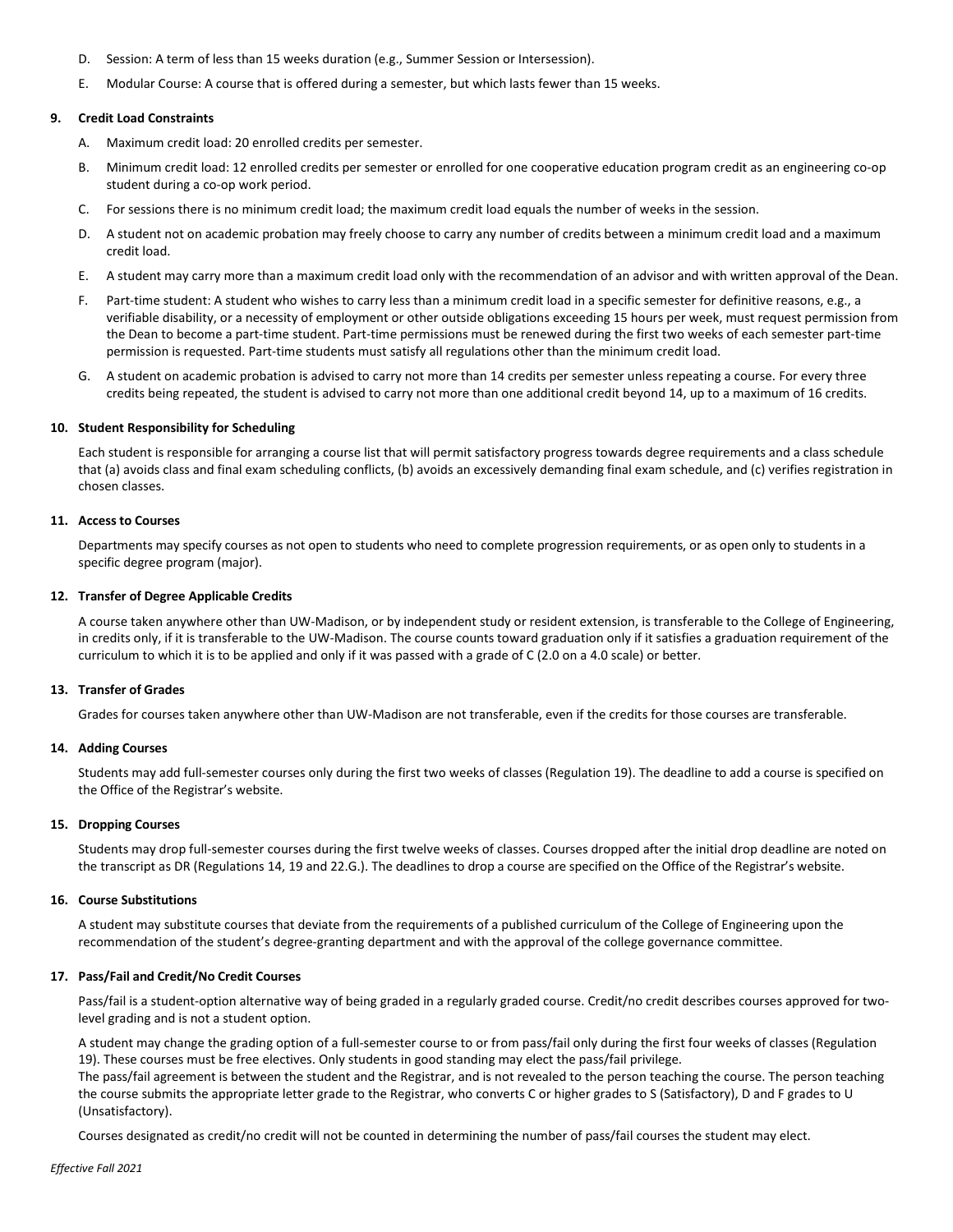## **18. Audited Courses**

A student may audit a course only if the instructor consents. Auditors are expected to attend with a reasonable regularity and to participate in the class, as determined by the instructor. Audited courses carry no degree credit, do not count in determining the minimum number of credits permitted in each term, and are not included in the calculation of the GPA. The only valid grade for audited courses is a grade of S (Satisfactory) or NR (No Report). A student may change to or from credit to audit only during the first four weeks of classes (Regulation 19).

#### **19. Courses Scheduled for Fewer Than 15 Weeks**

Deadlines for sessions and modular courses are listed on the Office of the Registrar's website.

### **PERFORMANCE AND EVALUATION**

#### **20. Attendance**

Each student is expected to attend all assigned classes during the regular meeting times, and take all of the examinations for those courses at the regularly scheduled times. In the case of course or examination absences excused for a reason acceptable to the course instructor, the student is expected to make up the work within a reasonable time, and may do so without a grade penalty.

### **21. Grading System**

Course grades are reported by letter only; plus and minus grades are not authorized. The following grades are included in computing Grade Point Average (GPA) and Point-Credit Ratio (PCR).

| Grade             | <b>Grade Points Per Credit</b> |  |  |
|-------------------|--------------------------------|--|--|
| A (Excellent)     | 4.0                            |  |  |
| AB (Intermediate) | 3.5                            |  |  |
| B (Good)          | 3.0                            |  |  |
| BC (Intermediate) | 2.5                            |  |  |
| C (Fair)          | 2.0                            |  |  |
| D (Poor)          | 1.0                            |  |  |
| F (Failure)       | 0.0                            |  |  |

### **22. Special Purpose Grades**

The following ways of reporting course grades are also used and, except for NR, do not affect GPA or PCR

- A. S (Satisfactory) or U (Unsatisfactory) used to report pass/fail courses (Regulation 17). S is also used in audited courses (Regulation 18).
- B. CR (Credit) or N (No Credit) used to report credit/no credit courses (Regulation 17).
- C. NR (No Report) signifying that no grade has been reported to the Registrar's Office a temporary grade that must be replaced by an A-F grade; also used for a permanent grade in audited courses (Regulation 18).
- D. NW (No Work) student enrolls in a course and then never attends. This means that instructor has no evidence that student ever attended.
- E. I (Incomplete) a temporary grade (Regulation 27); EI is used for an extended incomplete (requires a Dean's action); IN is used to indicate an incomplete in a credit/no credit course; PI is used for a permanent incomplete (Regulation 28).
- F. P (Progress) a temporary grade used for courses extending beyond one term. The final grade determines the grade for each term and replaces P grades for the course.
- G. DR (Dropped) indicates the course was dropped after the initial drop deadline noted on the Office of the Registrar's website.

#### **23. Course Grade Changes**

The final course grade may be changed only by the professor in charge of the course section, and then only to correct a clerical error in the computation or reporting of the original grade.

#### **24. Grade Point Average (GPA) and Point-Credit Ratio (PCR)**

Grade Point Average (GPA) is computed by dividing the total number of grade points earned at UW-Madison by the total number of credits attempted (excluding pass/fail or credit/no credit courses) at UW-Madison. The Point-Credit Ratio (PCR) differs from the grade point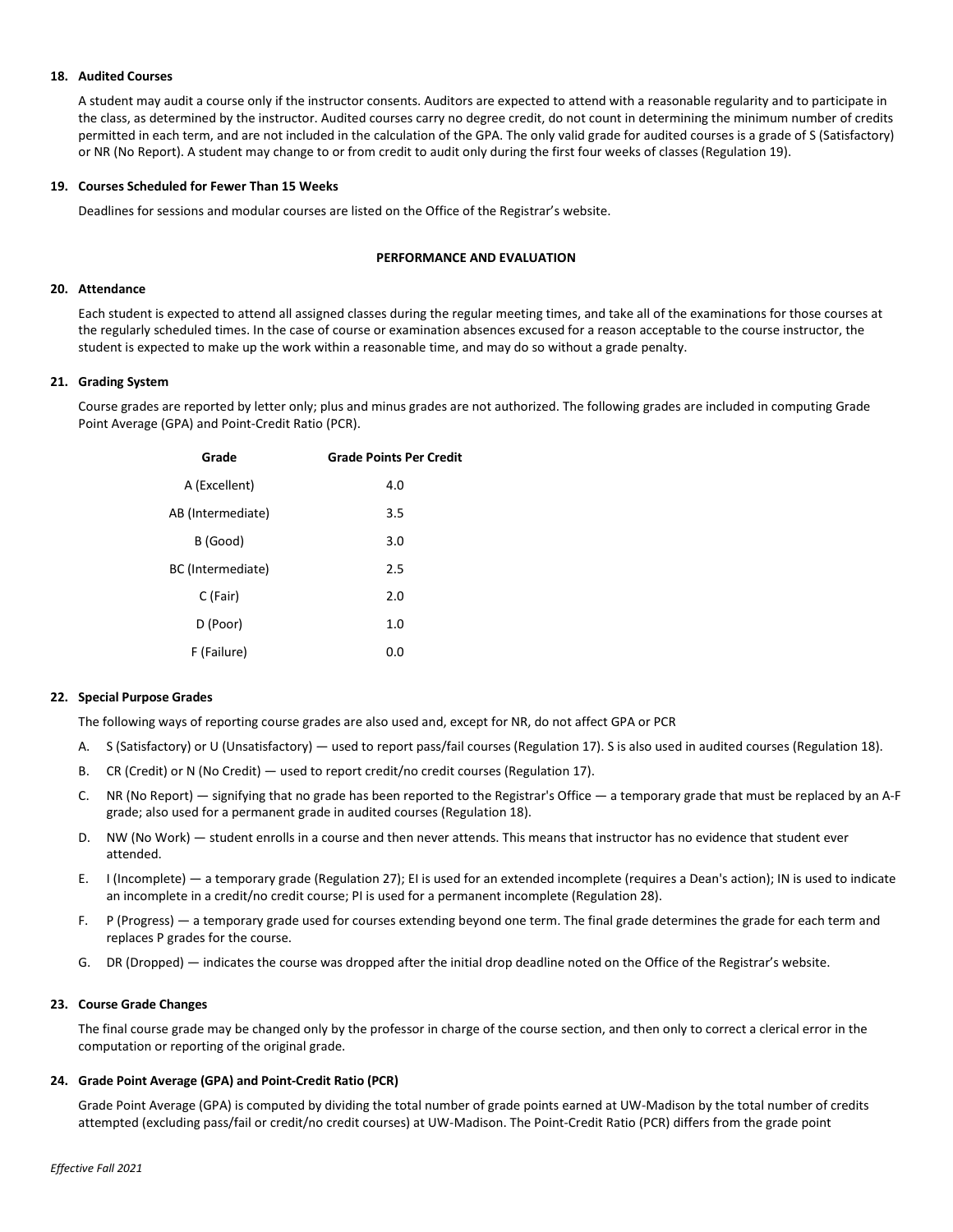average in that it involves only those credits that count toward graduation and the related grade points. When a course is repeated, the credits and grade points earned only for the final attempt are included in the point-credit ratio.

## **25. Dean's Honor List**

At the end of each semester the names of all full-time students in good standing with a 3.5 or higher semester GPA and cumulative GPA of at least 3.0 and no incomplete or unreported grades will be included on the Dean's Honor List. Credit/no credit and pass/fail courses are not considered in meeting the full-time standing requirement for the Dean's Honor List. Transcript will show a notation of "Dean's Honor List."

#### **26. Repeating Courses**

Any course may be repeated at the student's option. In the case of a required course in which the student earned a grade of D and which is a prerequisite to another required course, the student is encouraged (or may be required by departmental regulation) to repeat the course. For courses taken more than once, all grades count in the grade point computations, but only the last grade for the course is applied to the student's point-credit ratio.

#### **27. Incomplete**

An incomplete may be reported for a student who has carried a subject with a passing grade, but because of illness or other unusual and substantiated cause beyond the student's control has been unable to complete the final examination or some limited amount of term work. A student who stays away from a final examination without proof of being prevented from attending as indicated above will receive a grade of F, N, or U (whichever is appropriate). Even with such proof, if the term work has convinced the instructor that the student cannot pass, the grade shall be F, N, or U (whichever is appropriate).

#### **28. Resolution of an Incomplete**

At the instructor's option, a course marked incomplete may be completed at any time no later than last day of class of the student's next semester of attendance at UW-Madison, or it will lapse into a fail. An incomplete may not be removed after five years of absence from UW-Madison without special permission of the Dean. Such an incomplete remains on the record with a grade of PI and does not lapse into an F, N, or U.

#### **29. Final Exam Rescheduling**

A student may be permitted to take an examination at other than the regularly scheduled time only with permission of the instructor. Permission will be granted only for illness or other unusual and substantiated cause beyond the student's control. (Regulation 10).

#### **30. Withdrawal**

Students may withdraw from the University after consulting with their advisor and with the approval of the Dean. The withdrawal date and a DR notation will be recorded for courses in progress if the student withdraws after the initial deadline to drop a course and before the withdrawal deadline (Regulations 14, 19 and 22.H.). The deadline to withdraw is specified on the Office of the Registrar's website.

A Medical Withdrawal may be granted to students who experience a serious or unexpected physical or behavioral health condition; who may need to provide care to an immediate family member who is experiencing a serious or unexpected physical or behavioral health condition; or who have experienced the death of an immediate family member. Approval will be granted on a case-by-case basis.

Withdrawals (other than Medical Withdrawals) are not granted in the last three weeks of scheduled classes. Grades of Incomplete, if justified (Regulation 27), or F, N, or U will be recorded for students who leave the University during this time.

#### **31. Year Classification**

The year classification of a student is determined by the number of credits passed and the number of grade points earned, applicable to the student's degree, as indicated by the following tabulation:

| Name of Year | <b>Numerical</b><br>Classification<br>of Year | <b>Minimum</b><br><b>Credits</b><br>Passed | <b>Minimum</b><br><b>Grade Points</b><br>Earned |
|--------------|-----------------------------------------------|--------------------------------------------|-------------------------------------------------|
| Freshman     | 1                                             | 0                                          | 0                                               |
| Sophomore    | 2                                             | 24                                         | 48                                              |
| Junior       | 3                                             | 54                                         | 108                                             |
| Senior       | 4                                             | 86                                         | 172                                             |

For the purpose of year classification only, pass/fail and credit/no credit courses and courses transferred from another campus are assumed to have earned 2.0 grade points per credit.

#### **32. Good Standing**